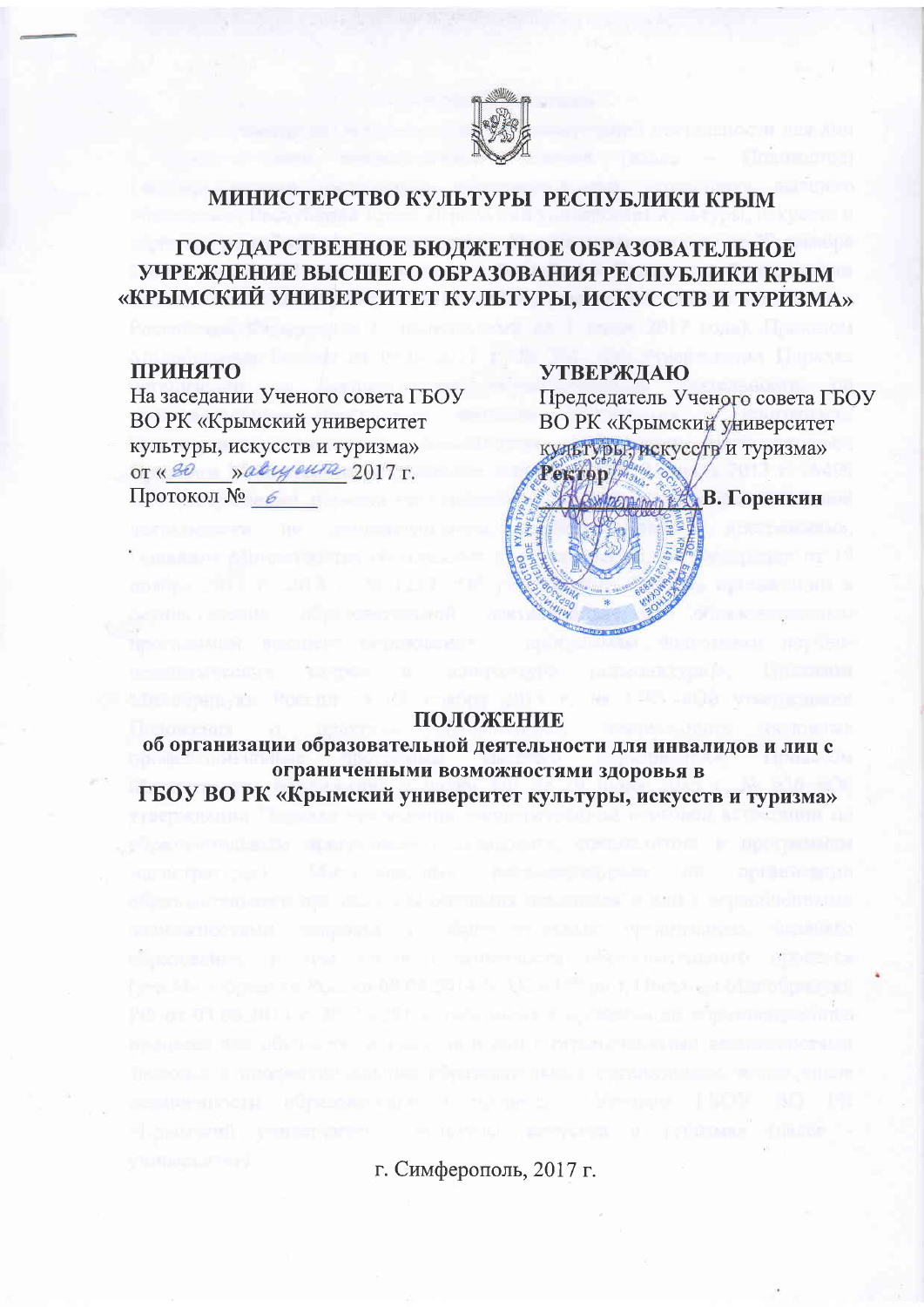### 1. Общие положения

1.1. Положение об организации образовательной деятельности для лиц ограниченными возможностями здоровья (далее - Положение) Государственного бюджетного образовательного учреждения высшего образования Республики Крым «Крымский университет культуры, искусств и туризма» разработано в соответствии с Федеральным законом от 29 декабря 2012 г. № 273-ФЗ «Об образовании в Российской Федерации, Федеральным законом от 24 ноября 1995 г. №181-ФЗ «О социальной защите инвалидов в Российской Федерации» (с изменениями на 1 июня 2017 года), Приказом Минобрнауки России от 05.04.2017 г. № 301 «Об утверждении Порядка образовательной организации и осуществления деятельности  $\Pi$ O образования образовательным программам высшего  $\rightarrow$ программам бакалавриата, программам специалитета, программам магистратуры»; Приказом Министерства образования и науки РФ от 01 июля 2013 г. №499 «Об утверждении порядка организации и осуществления образовательной деятельности по дополнительным профессиональным программам», Приказом Министерства образования и науки Российской Федерации от 19 ноября 2013 г. 2013 г. № 1259 «Об утверждении Порядка организации и осуществления образовательной деятельности по образовательным программам высшего образования - программам подготовки научнопедагогических кадров  $\overline{B}$ аспирантуре (адъюнктуре)», Приказом Минобрнауки России от 27 ноября 2015 г. № 1383 «Об утверждении Положения о практике обучающихся, осваивающих основные профессиональные программы высшего образования», Приказом Министерства образования и науки РФ от 29 июня 2015 г. № 636 «Об утверждении Порядка проведения государственной итоговой аттестации по образовательным программам бакалавриата, специалитета и программам магистратуры», Методическими рекомендациями по организации образовательного процесса для обучения инвалидов и лиц с ограниченными здоровья в образовательных организациях возможностями высшего числе оснащенности образовательного образования,  $\mathbf{B}$ **TOM** процесса (утв. Минобрнауки России 08.04.2014 №АК-44/05вн), Письмом Минобрнауки РФ от 03.08.2014 г. № 06-281 «Требования к организации образовательного процесса для обучения инвалидов и лиц с ограниченными возможностями здоровья в профессиональных образовательных организациях, в том числе оснащенности образовательного процесса», Уставом ГБОУ  $PK$ BO. «Крымский университет культуры, искусств и туризма» (далее университет).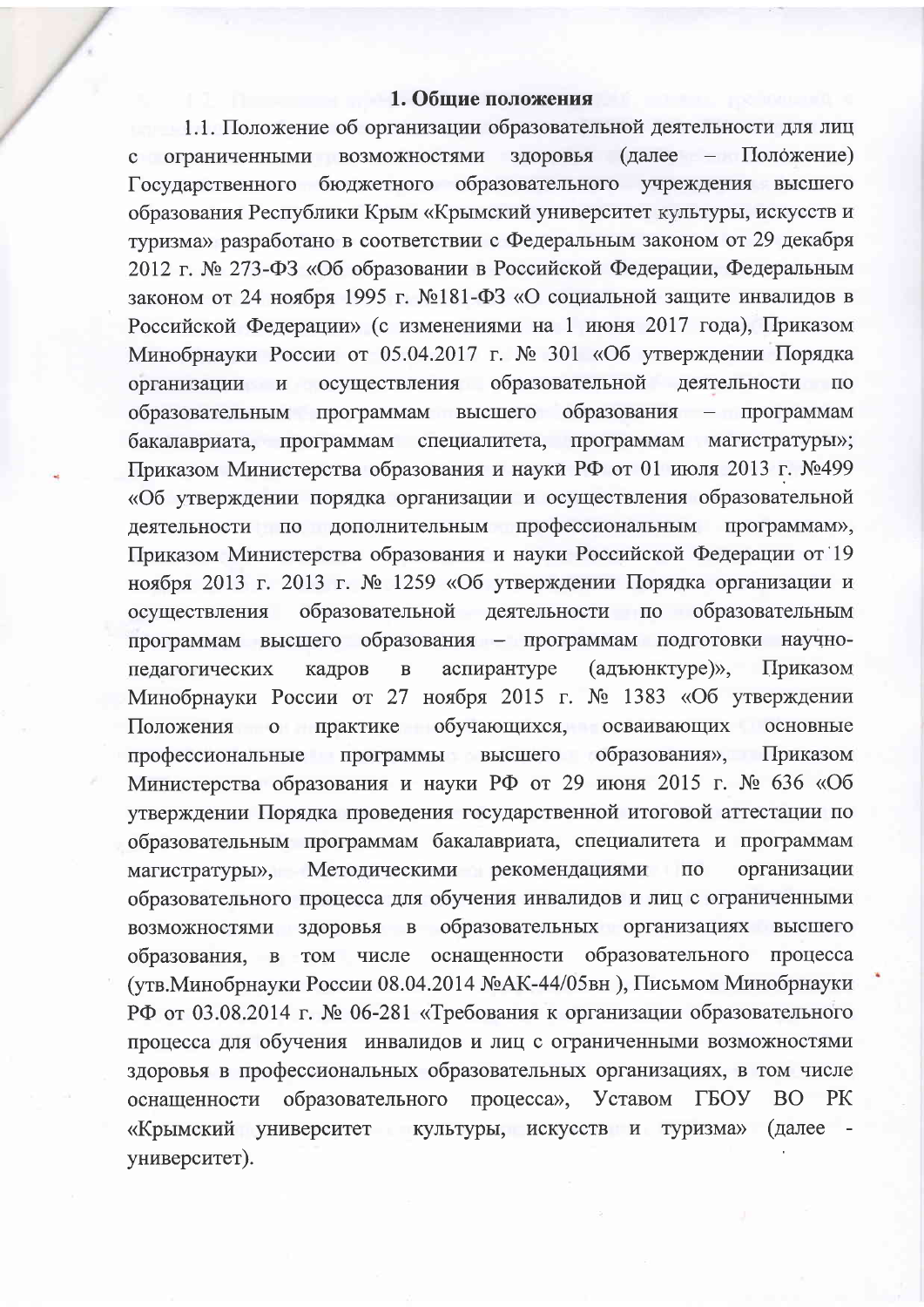1.2. Положение предназначено для введения единых требований к организации образовательного процесса в ГБОУ ВО РК «Крымский университет культуры, искусств и туризма» по обучению студентовинвалидов и студентов с ограниченными возможностями здоровья (далее инвалиды и лица с ОВЗ) и определяет особые условия обучения и направления работы с инвалидами и лицами с ограниченными возможностями здоровья в свете обеспечения реализации прав граждан с ограниченными возможностями здоровья на образование.

1.3. Под специальными условиями для получения высшего образования обучающимися с ограниченными программам по образовательным возможностями здоровья понимаются условия обучения таких обучающихся, включающие в себя использование специальных образовательных программ и методов обучения и воспитания, специальных учебников, учебных пособий и дидактических материалов, специальных технических средств обучения коллективного и индивидуального пользования, предоставление услуг обучающимся необходимую ассистента (помощника), оказывающего индивидуальных техническую помощь, проведение групповых  $\overline{\mathbf{M}}$ коррекционных занятий, обеспечение доступа в здания университета и другие условия, без которых невозможно или затруднительно освоение образовательных программ обучающимися с ограниченными возможностями здоровья.

# 2. Задачи по организации обучения инвалидов и лиц с ОВЗ.

2.1. Основными задачами по организации обучения инвалидов и лиц с ОВЗ являются:

- создание надлежащих условий для получения инвалидами и лицами с ОВЗ высшего образования;

- социально-бытовая поддержка инвалидов и лиц с ОВЗ;

- сопровождение инклюзивного обучения инвалидов и лиц с ОВЗ;

- социально-педагогическое участие в социокультурной реабилитации инвалидов и лиц с ОВЗ;

совершенствование профессиональной компетентности профессорско-преподавательских кадров, работающих с инвалидами и лицами с ОВЗ;

- ведение учета инвалидов и лиц с ОВЗ на этапах их поступления, обучения;

- содействие в трудоустройстве инвалидов и лиц с ОВЗ.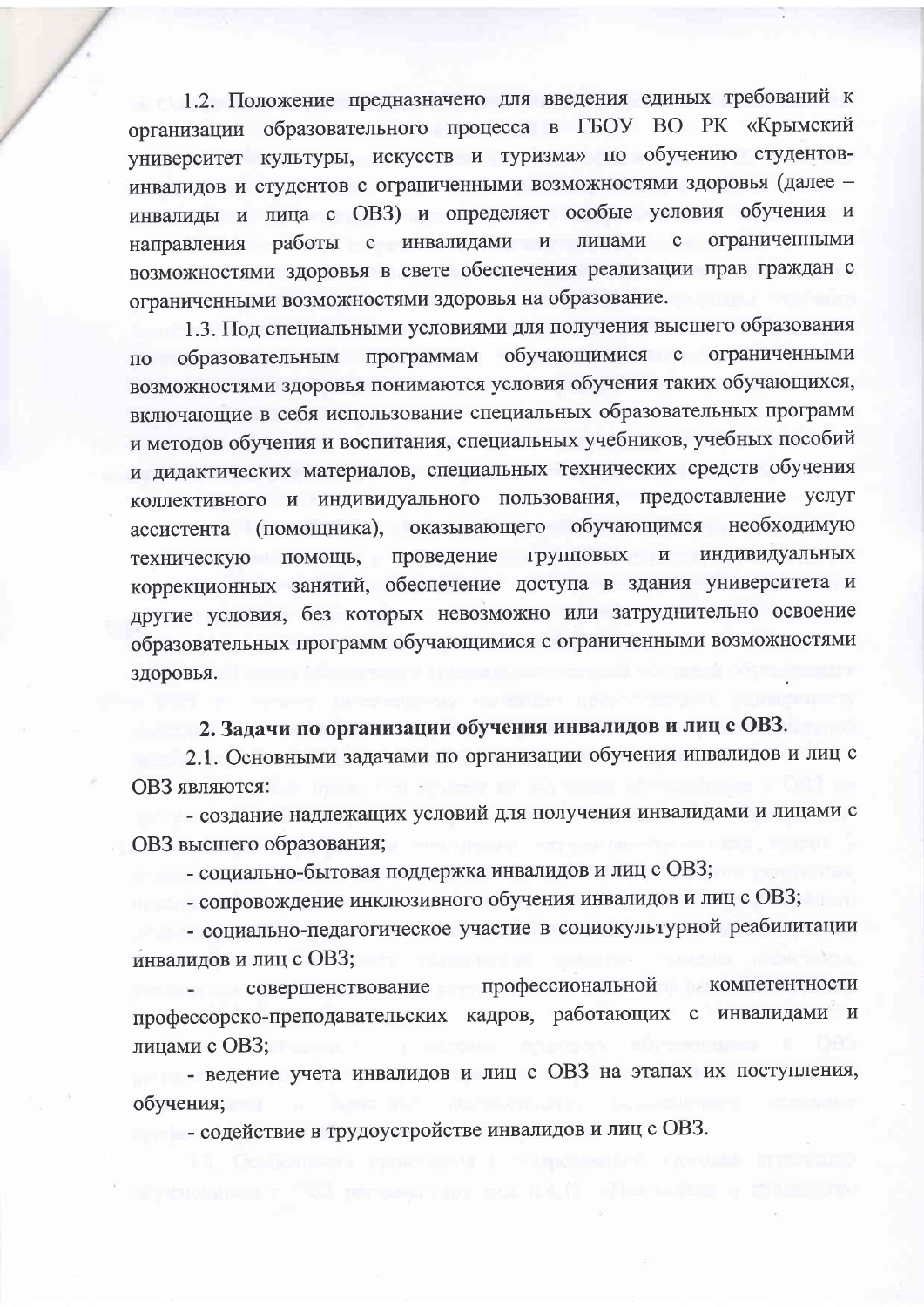## 3. Содержание и организация образовательного процесса для инвалидов и лиц с ОВЗ.

3.1. Образовательный процесс для инвалидов и лиц с ОВЗ включает теоретическое обучение, все виды практик, воспитательную работу, мероприятия по социально-педагогическому сопровождению инвалидов и лиц с ОВЗ с учетом их возрастных и индивидуальных особенностей.

3.2. Содержание образования и организация образовательного процесса регламентируется учебными планами, программами, графиком учебного процесса, расписанием занятий, разработанными ГБОУ ВО РК «Крымский университет культуры, искусств и туризма» самостоятельно с учетом образовательных программ на основе федеральных государственных образовательных стандартов.

3.3. Для лиц с ОВЗ проводятся регулярные профилактические мероприятия, направленные на сохранение их здоровья (валеопаузы, беседы, акции и др.).

3.4. ГБОУ ВО РК «Крымский университет культуры, искусств и туризма» самостоятелен в выборе оценок, формы, порядка, периодичности контроля успеваемости текущего  $\overline{\mathbf{M}}$ промежуточной аттестации, обеспечивающих получение инвалидами  $\,$   $\,$   $\,$   $\,$ лицами OB<sub>3</sub>  $\mathbf{C}$ высшего образования соответствующего уровня и квалификации.

3.5. В целях обеспечения специальных условий обучения обучающихся с ОВЗ по своему письменному согласию предоставляют университету сведения о состоянии здоровья, рекомендации медико-социальной экспертизы или психолого-медико-педагогической комиссии.

3.6. Особые права при приеме на обучение обучающихся с ОВЗ по программам бакалавриата, программам специалитета, программам магистратуры, программам подготовки научно-педагогических кадров в аспирантуре, а также возможность выбора сдачи вступительного испытания, проводимого университетом самостоятельно или Единого государственного экзамена, выбора формы вступительных испытаний (письменно или устно), возможность использовать технические средства, ПОМОЩЬ ассистента, увеличение продолжительности вступительных экзаменов регламентированы Правилами приема в университет.

 $3.7.$ Особенности проведения практики обучающихся с ОВЗ регламентируются программами практик, разработанных в соответствии с «Положением о практике обучающихся, осваивающих основные профессиональные образовательные программы».

3.8. Особенности проведения государственной итоговой аттестации обучающихся с ОВЗ регламентируются п.4.12. «Положения о проведении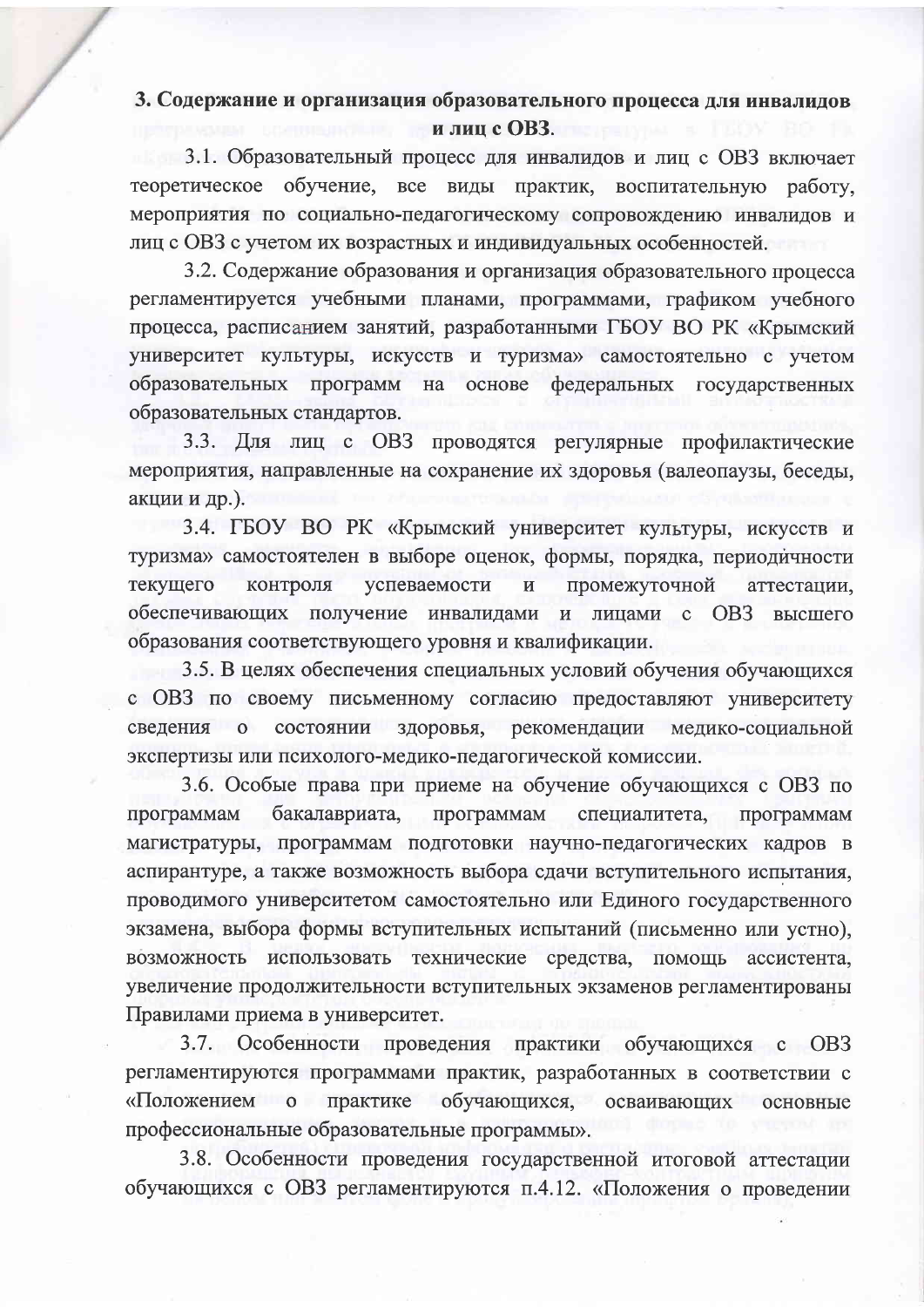итоговой государственной аттестации по программам бакалавриата, программам специалитета, программам магистратуры в ГБОУ ВО РК «Крымский университет культуры, искусств и туризма».

# 4. Условия, обеспечивающие инвалидам и лицам с ОВЗ равные возможности для обучения в ГБОУ ВО РК «Крымский университет культуры, искусств и туризма»

Обучение по образовательным программам обучающихся с  $4.1.$ ограниченными возможностями здоровья осуществляется университетом с особенностей психофизического учетом развития, индивидуальных возможностей и состояния здоровья таких обучающихся.

Образование обучающихся с ограниченными возможностями  $4.2.$ здоровья может быть организовано как совместно с другими обучающимися, так и в отдельных группах.

4.3. В университете создаются специальные условия для получения высшего образования по образовательным программам обучающимися с ограниченными возможностями здоровья. Под специальными условиями для высшего образования по образовательным программам получения обучающимися с ограниченными возможностями здоровья понимаются условия обучения таких обучающихся, включающие в себя использование специальных образовательных программ и методов обучения и воспитания, специальных учебников, учебных пособий и дидактических материалов, обучения технических средств коллективного  $\mathbf{M}$ специальных индивидуального пользования, предоставление услуг ассистента (помощника), оказывающего обучающимся необходимую техническую помощь, проведение групповых и индивидуальных коррекционных занятий, обеспечение доступа в здания университета и другие условия, без которых невозможно или затруднительно освоение образовательных программ обучающимися с ограниченными возможностями здоровья. При получении высшего образования по образовательным программам обучающимся с предоставляются бесплатно ограниченными возможностями здоровья учебники учебная литература, a также услуги специальные  $\,$  M сурдопереводчиков и тифлосурдопереводчиков.

целях доступности получения высшего образования по  $4.4.$  $\mathbf{B}$ образовательным программам лицам с ограниченными возможностями здоровья университетом обеспечивается:

1) для лиц с ограниченными возможностями по зрению:

- √ наличие альтернативной версии официального сайта университета в сети «Интернет» для слабовидящих;
- √ размещение в доступных для обучающихся, являющихся слепыми или слабовидящими, местах и в адаптированной форме (с учетом их потребностей) справочной информации о расписании учебных занятий (информация выполняется крупным рельефно-контрастным шрифтом на белом или желтом фоне и продублированна шрифтом Брайля);